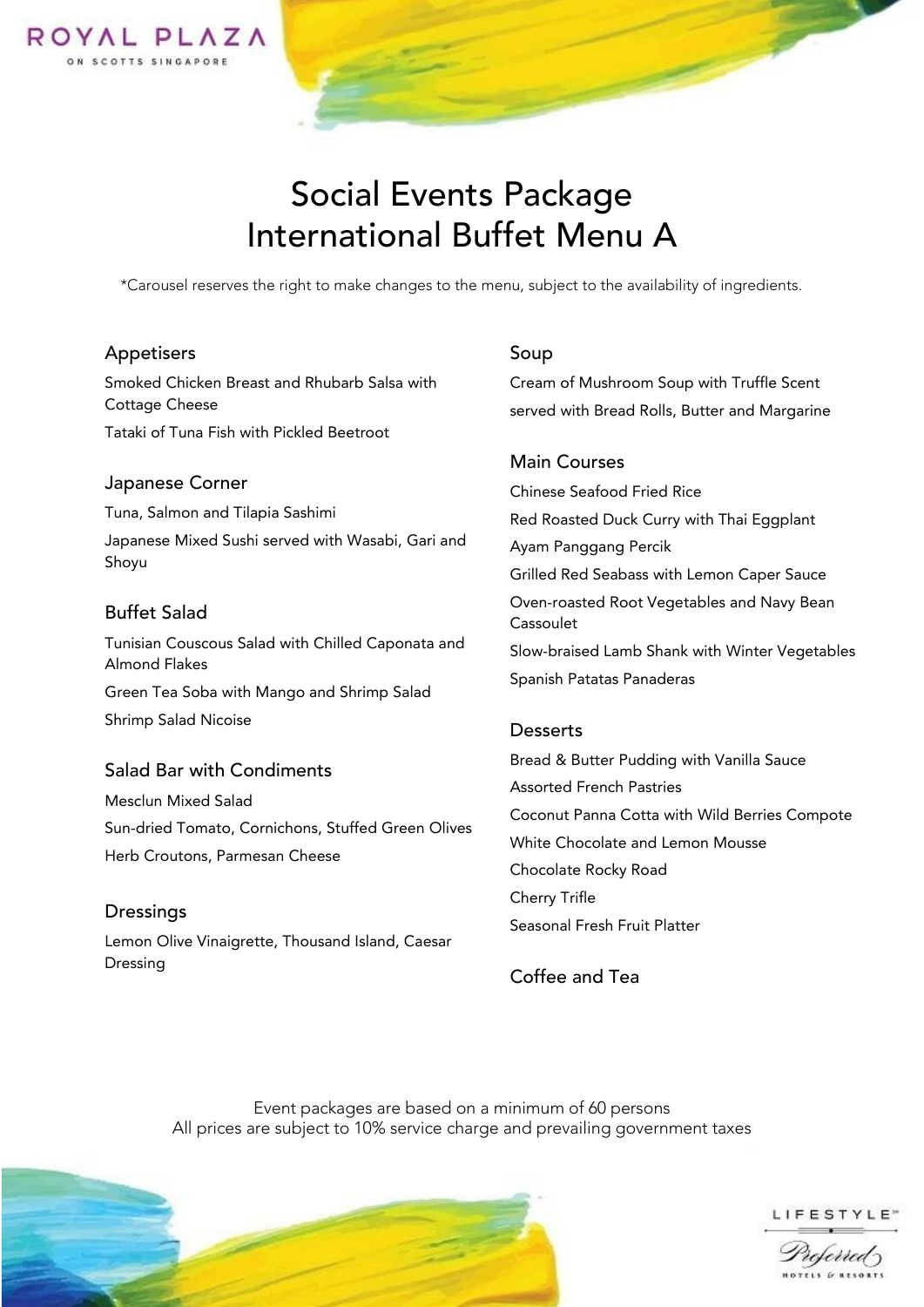

# Social Events Package International Buffet Menu B

\*Carousel reserves the right to make changes to the menu, subject to the availability of ingredients.

## Appetisers

Poached Whole Salmon Served with Condiments Smoked Duck Breast with Artichoke Salad Thai Spicy Seafood Salad

## Buffet Salad

Roasted Pumpkin with Anchovy Crumb Greek Salad with Feta Cheese Potato Salad in Dill Cream Dressing and Beef Bacon **Bits** Celeriac Remoulade

## Salad Bar with Condiments

Mesclun Mixed Salad Sun-dried Tomato, Cornichons, Stuffed Green Olives Herb Croutons, Parmesan Cheese

## **Dressings**

Lemon Olive Vinaigrette, Thousand Island, Caesar Dressing

Soup Cream of Asparagus Soup with Crabmeat served with Bread Rolls, Butter and Margarine

## Main Courses

Briyani Rice with Cashew Nuts Wok-fried Prawn in Oriental Sauce Stir-fried Scallop with Asparagus and Shitake Mushroom Malay Beef Rendang Pan-fried Seabass with Sour Cherry and Tomato Confit Moroccan Lamb Tagine with Chick Pea and Dried Apricot Lyonnaise Potato

## **Desserts**

Classic Crème Puff Hazelnut Pudding with Mocha Sauce Italian Classic Tiramisu Assorted Fruits Tartlet Chocolate Truffle Cake Assorted French Pastries Seasonal Fresh Fruit Platter

Coffee and Tea

 Event packages are based on a minimum of 60 persons All prices are subject to 10% service charge and prevailing government taxes





Properrea